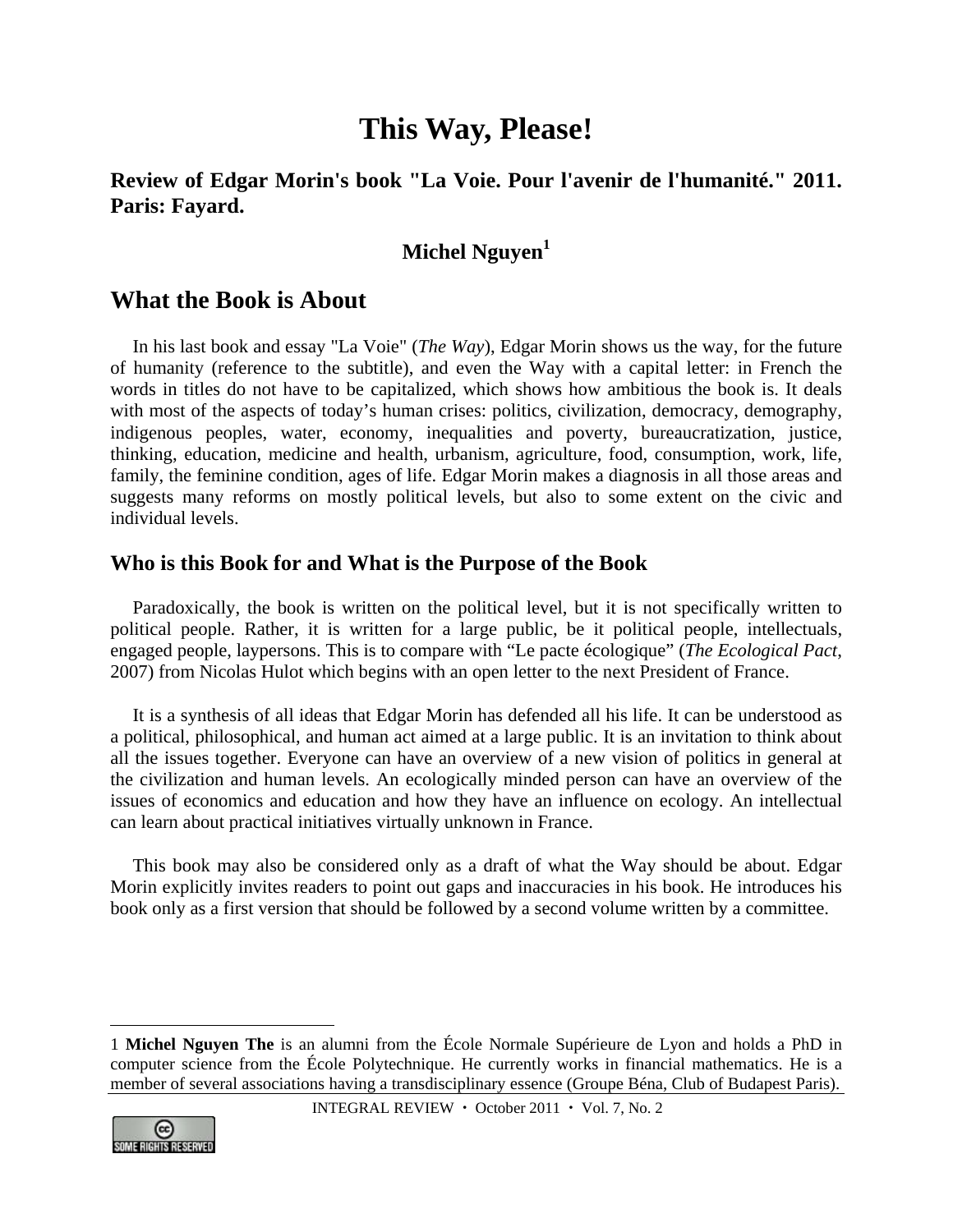#### **Aim of this Review**

As this review is aimed at international integral-minded readers, its writing situates the book in the context of France, both in her history and the sociology around the book. I will not only put this book in perspective with Edgar Morin's life and work but also more generally with the transdisciplinary and integral communities in France and in the world.

# **Gramps Is in the Resistance! French Resistance as a Third Way Between Nazism and Stalinism**

As Edgar Morin puts it himself, this book was written out of "infinite solidarity.. This means the book should be first received as a message from an exemplary man to our hearts. Born in 1921, Edgar Morin was taken in by the maelstrom of the Second World War. Not only did he enter the French resistance, but he also entered the communist party at the age of 20 because of its political ideas. As a resister he made a point not to fight Germans in general, but only Nazism. As a communist he always made the difference between his ideology and Stalinism. Actually, in the introduction of the book, Morin presents his enrolment in the French resistance as a third way between Nazism and Stalinism.

Though Morin speaks very little of himself in the book but in the short preface, this past of resistance is quite important as the book appeared in France at the same time as "Une si vive résistance" (*Such a fierce resistance,* January 2011) from 89-year-old banker Claude Alphandéry, who developed the social and solidarity economy in France, and the best-selling three-euro short book "Indignez-vous !" from 93-year-old diplomat Stéphane Hessel (more than 950,000 copies of this last book have been sold). As for "La Voie," it can be found in the top-selling shelves of bookstore chains, though one cannot find it in the bookshop sections of supermarkets. The authors are often invited together in conferences or TV and radio shows, and when not, they make reference to each other. Morin wrote the preface to Alphandéry's book. Stéphane Hessel says that people who liked his book and need philosophy and ideas for action should get Edgar Morin's book. The pun "Les papys font de la résistance" in reference to the French comic cult movie "Papy fait de la résistance" ("Gramps Is in the Resistance," 1983) is often made in articles, radio and TV shows about these three people, asserting that old people today still lead the way for young people. Edgar Morin's conferences are always full of people among whom the young ones are clearly eager to listen to the voice of philosophy.

One can all the more appreciate the reference to a movie when one knows that this movie starred famous actors, even in secondary roles, and that Morin started his career in the sociology of movies. He wrote a book about movie stars, namely "Les Stars" (The Stars, 1957). As he often says, we as spectators are often able to get the complexity of people and situations in movies, but forget about this complexity in real life situations.

This indignation still meets some resistance today. The show starring Stéphane Hessel, Claude Alphandéry and Edgar Morin that was supposed to take place on France Inter on January  $16<sup>th</sup>$ 2011 and that many people were eager to hear was cancelled two days before for unclear reasons. In the same vein, a conference of Hessel on January  $18<sup>th</sup>$  was cancelled on January  $10<sup>th</sup>$  because of Jewish lobbies' opposition to Hessel's pro-Palestinian stance. This is reminiscent of how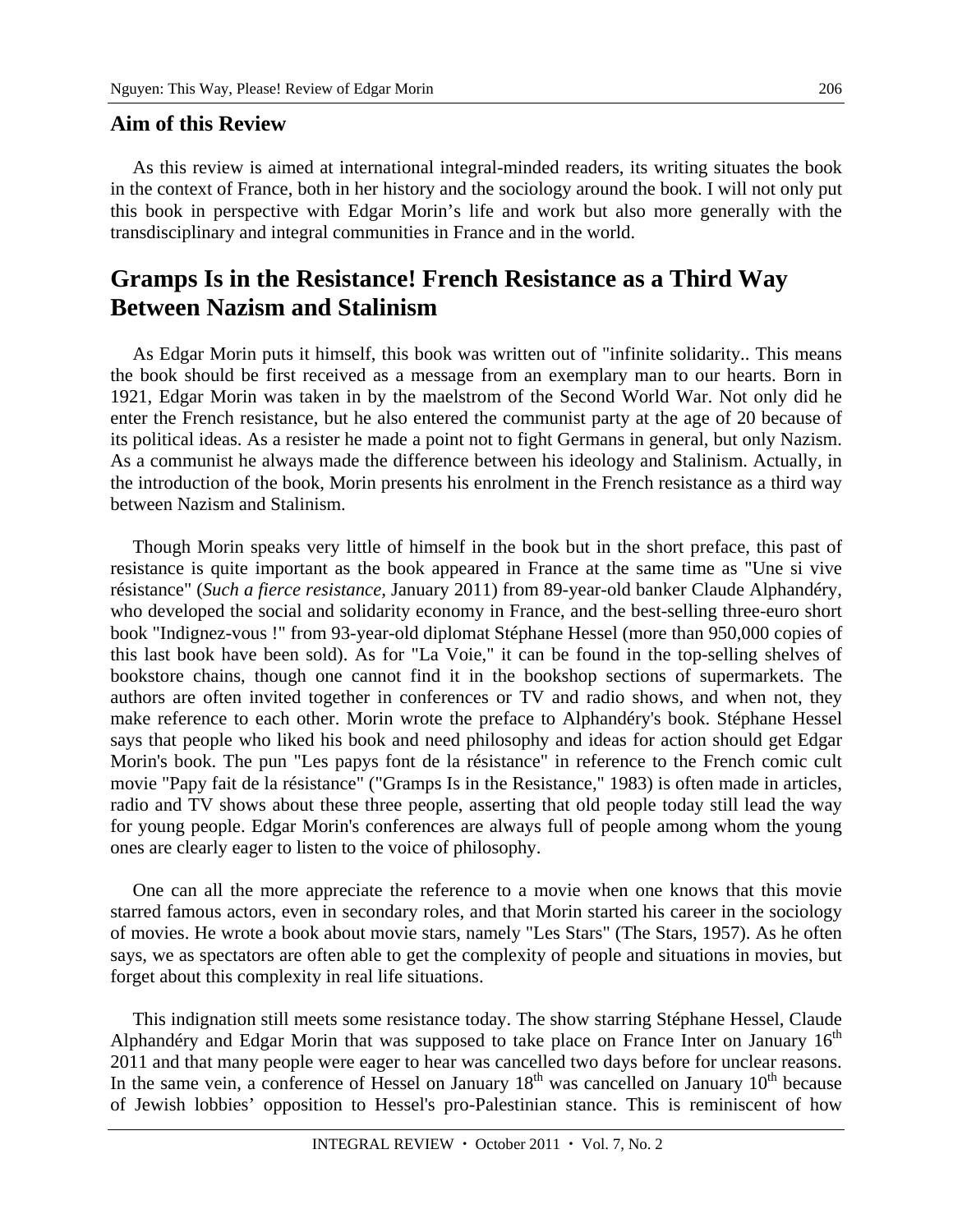Jewish lobbies such as Avocats sans frontières and France-Israël harassed the nevertheless Jew Edgar Morin, when he co-wrote the article "Israël-Palestine: le cancer" in Le Monde, June 4<sup>th</sup> 2002, stating that one people, namely the Jews, who have been subject to massacres, do not have the right to become in its turn a perpetrator.

### **Edgar Morin, a Unique Voice in France**

In French, "voie" is homonymous with "voix" meaning "voice." When one says "La voie/voix d'Edgar Morin" aloud, it means at the same time Edgar Morin's way and voice. Edgar Morin's voice has a lot of power and influence because he is a public intellectual who always has tried to write texts that are simple to understand. They remain hard to read for the "man in the street" but at least they convey very important ideas.

Morin might well be the only French transdisciplinary thinker who is neither a scientist nor a full time philosopher of sciences. He had to find ways to acquire a scientific knowledge that is impressive. As a French resister he has a lot of credibility. He has a lot of knowledge of classical philosophy, of literature, and especially in history and politics where he also has a lot of insight. Other French transdisciplinary thinkers would find it very difficult to answer with accuracy, pertinence and in a useful way questions from a politically oriented journalist. In the field of philosophy of sciences, he had to learn and understand sciences from scratch.

He also developed a few ideas of his own. He was one of the first to speak about the notion of amortality when it was only a highly hypothetical prospect for biologists. The typology of causalities he developed in his Method with a scientific basis proved to be prominent in the writing of the purely political book "Penser l'Europe" (*Thinking Europe*, 1990).

#### **First Reactions to the Book**

Edgar Morin's book has already met a tremendous success given the reactions that can be found in the public, on TV and radio shows, in reviews that can be found on the Internet and in journals. It is always an honour to welcome Morin in conferences in every circle, and his mere presence attracts a lot of people. There has been very little feedback about the book from intellectual and political people as yet.

#### **Genetics of the Book**

In many ways, "La Voie" can be seen as a compendium of Morin's work. He has written so many books and articles that it is impossible to mention even all the important ones. Nevertheless, one can see the political side of Morin in "Penser l'Europe" (*Thinking Europe*, 1990) and "Politique de civilisation" (*Politics of civilisation*, 1997). The ecological side can be seen in "Terre-Patrie" (*Homeland Earth*, 1993, written in collaboration with Brigitte Kern) and "L'An I de l'ère écologique : la Terre dépend de l'homme qui dépend de la Terre" (*Year One of the Ecological Era: Earth depends on man who depends on Earth*, 2007). The educational aspect can be seen in "Les Sept Savoirs nécessaires à l'éducation du future" (Seven complex lessons in education for the future, 2000). The call for a transdisciplinary knowledge can be found in the four first volumes of "La méthode" (*The Method*) and the subjects of humanity and ethics are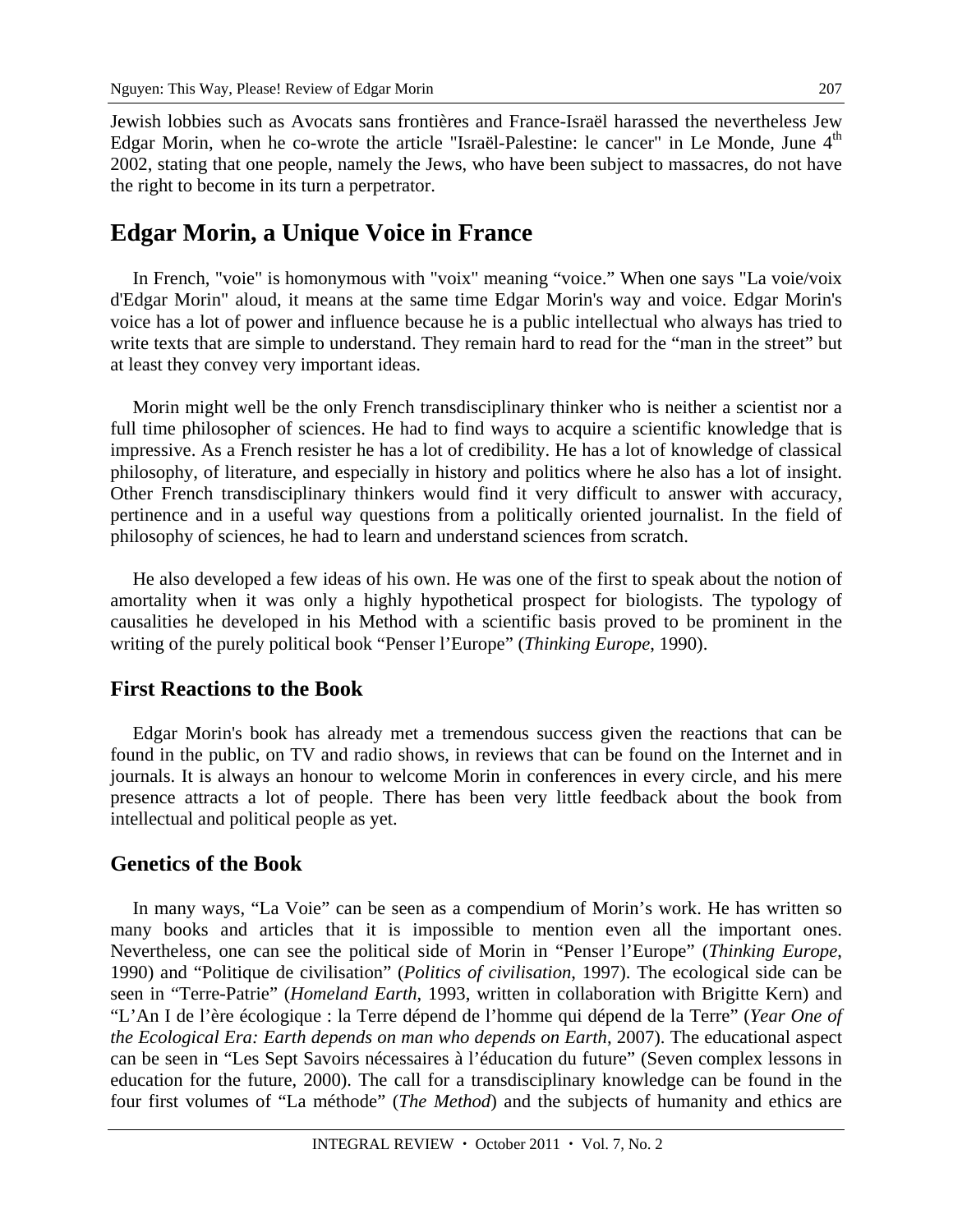dealt with respectively in the fifth and sixth volumes of The Method. Spiritual aspects can be seen in "L'homme et la mort" (*Man and Death*, 1951) and "Amour, poésie, sagesse" (*Love, poetry, wisdom,* 1997). The planetary aspect can be seen in "Terre-Patrie" mentioned above and in "Pour sortir du  $XX^e$  siècle" (*To get out of the 21<sup>st</sup> century*, 1984) and "Vers l'abîme" (*Towards the abyss*, 2007). It is interesting to see that all those themes were already present in Morin's early works. For example, in "Journal de Californie" (*Journal of California*, 1970), he was aware of the ecological issues before the Club of Rome report was published. There are many biographies of Edgar Morin, but "Mon chemin" (*My Path*, 2008) is quite symmetric with "La Voie," both in title and in contents. While Morin scarcely speaks of himself in "La Voie," "Mon chemin" is a set of interviews about his life. "La Voie" deals with an impersonal future, while "Mon chemin" deals with a personal past.

Short previews of the book can be found on the Internet, especially on the website of "Dialogues en humanité" (http://dialoguesenhumanite.org/331-la-voie-edgar-morin). A similar preview version in the form of an article, already entitled "La Voie," can be found in the book "Prospective d'un monde en mutation" (*Forecasting of a mutating world*, 2009) edited by Carine Dartiguepeyrou, which contains articles of members of friends of the Club of Budapest France, the association that organizes the events of the Integral University of Paris.

An important event that is not mentioned in the book was the summer university that took place in Poitiers from 27th to 30th September 2010 on the very topic "changer de voie" ("changing paths" http://telem.fr/UIE10/uie2010). Five different circles dealt each with one of the following themes: the political challenge: challenge of a policy of humanity; the ethical challenge: relation ethics/politics; ecological challenge: water and biodiversity; the challenge of the nourishing Earth; the challenge of knowledge: the challenge of complexity. Morin had a leading role, as he concluded the event after the syntheses of the circles. This event shows that Edgar Morin does not work on his own and probably had this kind of committees in mind when he wrote at the beginning of "La Voie" that it needed a second volume written by a committee.

The book remains a one-author book, though Edgar Morin had wanted to write it with Marta de Azeivedo Irving from Brasil. Two chapters were written by sociologist Sabah Abouessalam. A lot of documentary material was provided by Karima Abouessalam.

### **Organization of the Book**

The book is organized in four parts: the policies of humanity; reforms of thinking and education; reforms of society; reforms of life. The parts are of unequal size, comprised of twelve, three, six, and seven chapters, respectively. Many chapters, be they in the first part or in the following ones, begin with a description of the situation and a list of reforms. The first part contains at the same time general and more precise themes and loosely the pattern of a general theme followed by a subtheme. The first three chapters on politics (political thought, politics of humanity, politics of civilization) are followed by a chapter on democracy. Chapter 5 on demography is followed by a chapter on indigenous peoples. Chapter 7 on the ecological way is followed by a chapter 8 on water. Chapter 9 on the economic way is followed by a chapter on inequalities and poverty.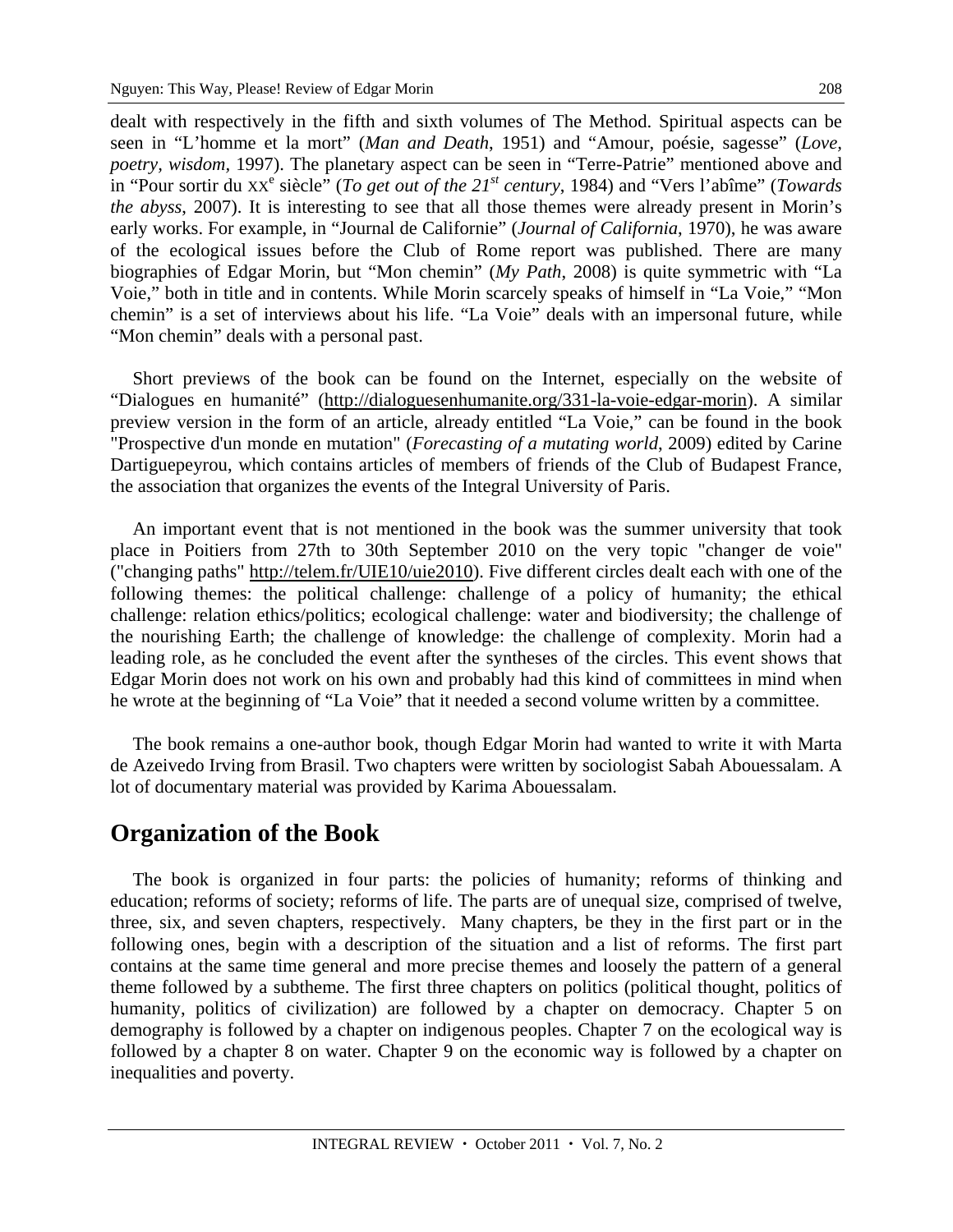The issues are intertwined, so a similar subject can be dealt with in different chapters. For example, in part 3, chapter 1 on medicine and health, he speaks about reforming the content of medical studies (pp. 177-178), which should contain courses on psychosociology and sociology, on civilizations and complexity. A corresponding paragraph makes the link with the reform on education in part 2. Examples of communities such as Auroville are given in different chapters, namely p. 207 in chapter 2 on "Ville et habitat" (town and settlement) of part 2, and p. 272 in chapter 1 on the way of the reform of life of part 4.

In a holographic way, a few chapters are richer than others and encapsulate the issues of the others. The chapter on the ecological way deals with capitalism, housing, water, policy of civilization. The chapter on agriculture and country deals with demography, urbanism, global governance, globalization and de-globalization, education on food and consumption. These resonate with many other chapters of the book.

#### **A Critical and Synthesizing Mind**

On each subject, Morin tries to identify what is good and what is not. He calls for a symbiotic way between the occidental society (critical mind, human rights…) and traditional societies (inclusion in the Cosmos, social and community relationships).. For example, in the chapter on medicine and health, there is a great emphasis on alternative medicine, both in the occidental and oriental or traditional societies, and he reports (p. 179) that he resorted to the Mezières method, an alternative physical therapy. He is fascinated by shamans who have psychic and spiritual powers and believes that they should be taken more seriously by occidental people.

As for the economic advocates for development and the ecological mainstream for sustainable development, as far as he is concerned, the very notion of development should be questioned, even when sustainable. He balances the idea of development with the notion of envelopment, which implies returning to more interior values, having an interior life, putting more love and understanding in our relationships with other people.

#### **Simplicity and Rigor**

Morin is known to fight for self-critics and even wrote a book on the topic. Nevertheless, there can be generalities that forget the complexity and singularity of situations.. In a book of this scope, it is necessary not to focus on details and leave the big picture behind. Otherwise, even if it might be clear in the author's mind, a few ideas with too short wordings may not be understood. When he says that economy is not controlled and regulated, it is in fact from a global and almost biological point of view. A professional economist would tend to disagree, in so far as there are many controls and regulations everywhere, especially fiscal ones. As a matter of fact, many liquidity problems may result from too much regulation. An enthusiastic anticapitalist idealist would agree with Edgar Morin. He would agree with the sentence but would only partially understand it. Yes, in the end, greed is not regulated, but in the details regulations can prevent investors from putting money in projects where some risk is unavoidable.

There are issues for which Morin did not investigate as deeply as seems desirable, and this may be interpreted as a lack of rigour. In the chapter on the ecological way (pp. 86-87), he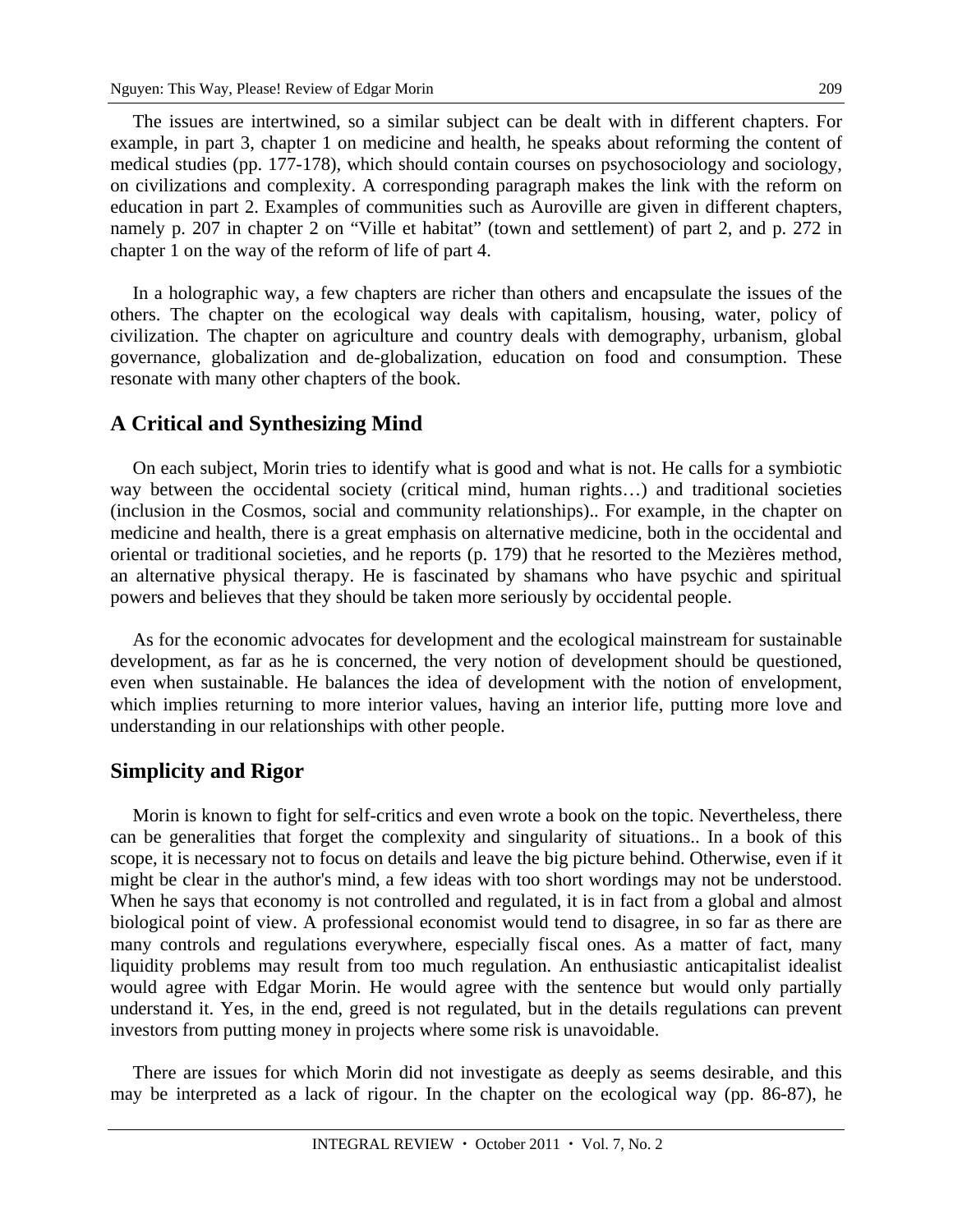$\overline{a}$ 

advocates for renewable energies and mentions several of them (water, wind, solar, photovoltaic, geothermic and tidal energies). He says that they should be combined, but he does not take into account the life cycle of these technologies. In a footnote (p, 87) he mentions a project of a photovoltaic factory in Paris. Many specialists think that photovoltaics in France is only greenwashing, given the weak energy return and greenhouse gases emissions, if one takes into account all the rare metals needed, the transports, maintenance, and taking care of the garbage. Besides, in the end, the notion of renewable energy is still a dream and there is no known renewable energy today. Like sustainable development, the notion of renewable energy should also be questioned, in the view of this reviewer.

### **Edgar Morin in the Transdisciplinary World**

Morin's situation and role in the transdisciplinary world is more complex. Through his articles and books, his involvement in associations such as MCX-APC, groups such as Le Groupe des Dix, Edgar Morin had been in touch with basically all the transdisciplinarity-oriented minds in France. He is also very active and recognized in foreign countries, especially in Brazil, and involved in CIRET in so far as he is an active member of the association: he and Basarab Nicolescu were the cowriters with Lima de Freitas of the manifesto of transdisciplinarity of the CIRET. In his *Manifesto of Transdisciplinarity*, Basarab Nicolescu defines the three pillars of transdisciplinarity as being levels of Reality, the logic of the included middle, and complexity, in which we see again Edgar Morin's influence with the word complexity and an implicit acknowledgement of the two other pillars.

Now indeed Morin does use the three pillars, but dialogics is in fact a flattened version of the logic of the included middle, as Morin maintains the distinction without giving it a name and explicitly giving it room enough in another level of Reality.<sup>2</sup> The use of level of Reality is implicit and he does not try to generate new levels of Reality. An example of this is that as far as he is concerned, the gods are mere creations of the human mind. He grants gods, ideas and imagination a form of existence and reality which might even supersede the material reality and have some control of humans, but only conditionally to the existence of the people that produce them. In this respect, Edgar Morin belongs more to the systemic thinkers who do include a form of sacredness and spirituality in their systems through ethics, poetry and culture, but who have not fully adopted a transdisciplinary ideology.

These discussions would deserve further development and more nuancing, but another hidden idea in Lupascian logic is that it presents a natural side and a cultural side, which are supposed to be isomorphic. Even if again this can become conceptually quite messy and fuzzy, there is a philosophical ambition to uncover some logics binding together the human and nature, science

 $2$  The expression "logic of the included middle" is no better in so far as it is in reaction to the first two principles it is supposed to transcend. Nicolescu often makes the distinction between the third term which is simultaneous to the first two terms, and the Hegelian synthesis, representative of the first entropic term, which is supposed to subsume the contradiction at a later time. Nicolescu also makes a distinction between the notion of level of Reality, representative of the third term, and the notion of level of organization, representative of the negentropic second term. But then he does not rearticulate the three logics in one concept. Like the three matters of Lupasco, he puts more stress on the third term and finally on transcendance, which is a biased point of view not in keeping with the transdisciplinary ideology.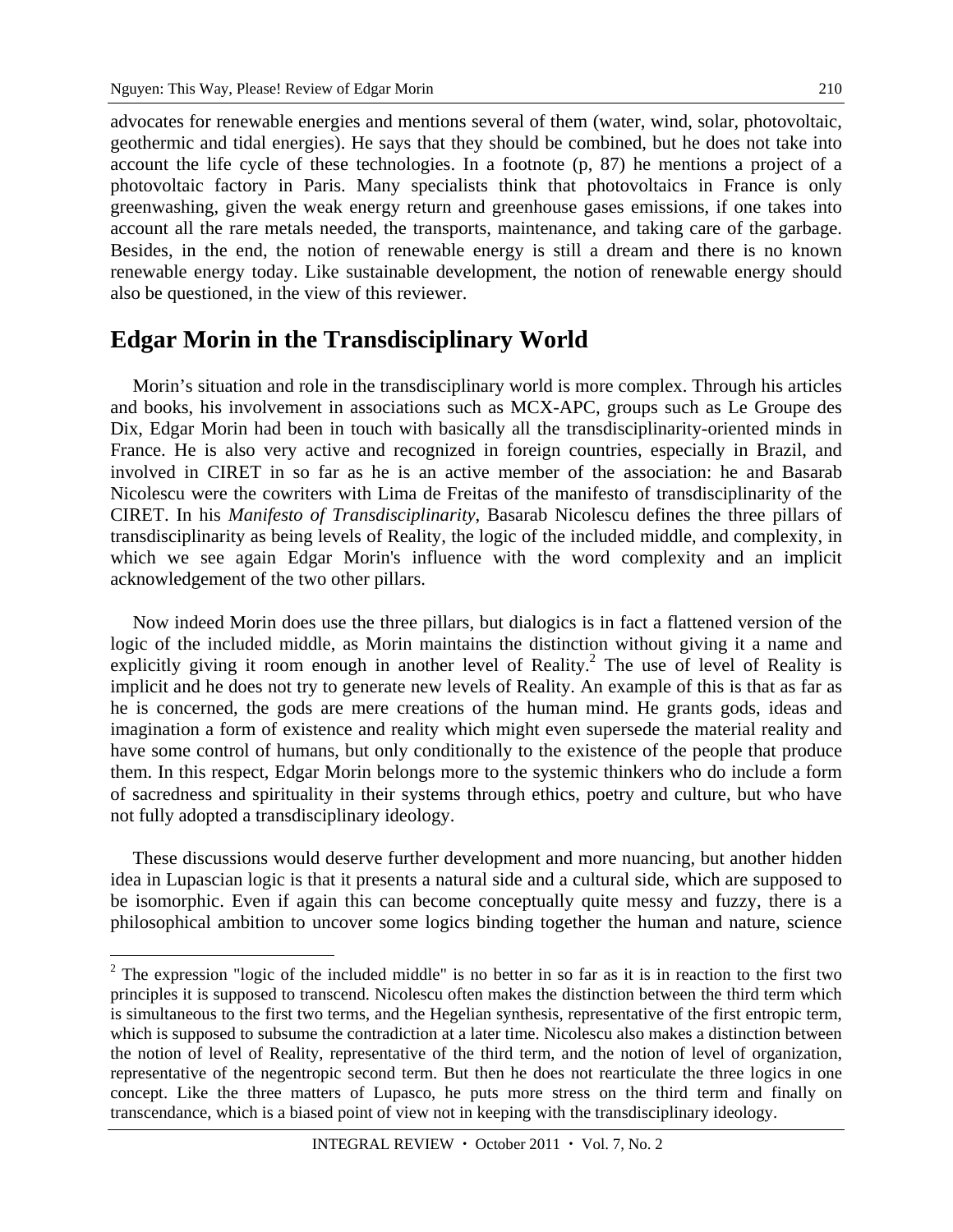and religion. One can find traces of similar ideas in Edgar Morin's work, especially in the Method, but in "La Voie" there are only very pragmatic ideas about reforming our knowledge. Our relationship with the Earth should change our way of living and inhabiting it, but not our vision of Earth. The reform of knowledge insists on reliability but tells nothing of the awe of science and of the philosophical, poetic and mystical aspects of science.

# **Edgar Morin and (French) Transdisciplinarity in the Integral World**

The situation of Edgar Morin in the integral world is simpler to analyze. Even though Basarab Nicolescu is on the advisory board of the *Integral Review* and is also often cited in the *Integral Leadership Review,* a huge difference between transdisciplinarity and the integral approaches as they are sociologically practiced concerns the fields of personal development, spirituality and the evolution of individuals and humanity. There is a spiritual gradient between systemics, Edgar Morin, transdisciplinarity and the integral approaches. Though Morin advocates for personal development and meditation in "La Voie," these topics are only casually mentioned in a few sentences and very little emphasis is put on them, which can also be seen in his life and works. There is no philosophical study or practice of personal development or meditation from Edgar Morin or Basarab Nicolescu.

Transdisciplinarity is also self-limited in discarding New Age ideas in so far as it remains human-centered and does not ask what would be the point of view of stones, plants, animals, Earth, and other possible beings. The movie Avatar showed a planet able to think. The idea that Earth could think is a hypothesis that could be considered outside esoteric doctrines and studied by scientists, but it is not discussed. The planetary crisis and planetary consciousness are of no concern for the planet herself, except in Bolivia where people fight for Earth rights. Journalists only occasionally animate the Earth for rhetoric purposes, though it already means a lot from a psychoanalytical point of view. The following paragraph ("La Voie," p. 85) is very representative of this:

La prise de conscience de cette communauté de destin terrestre doit devenir l'événement clé du XXI<sup>e</sup> siècle : nous nous devons sentir solidaires de cette planète dont la vie conditionne la nôtre. Il faut sauver le soldat Terre ! Il nous faut sauver notre Pachamama, notre Terre mère ! Pour devenir pleinement citoyens de la Terre, nous devons impérativement changer notre façon de l'habiter !

#### …which could translate as

Realizing our common Earthian destiny must become the key event of the  $21<sup>st</sup>$  century: we must feel solidarity with this planet whose life conditions ours. We must save Warrior Earth! We must save our Pachamama, our Mother Earth! Imperatively, to become fully citizens of Earth, we must change our way of inhabiting it!

Here the essay's style changes to a style that is between manifesto and poetry. Earth is seen successively as an object, namely a planet, but embedded with life. Then it/he/she is seen as a male figure and a female figure. In the last sentence, it is again seen as an object, as a place where we live. Morin never really quits the anthropocentric reference. Earth is seen as a mother in a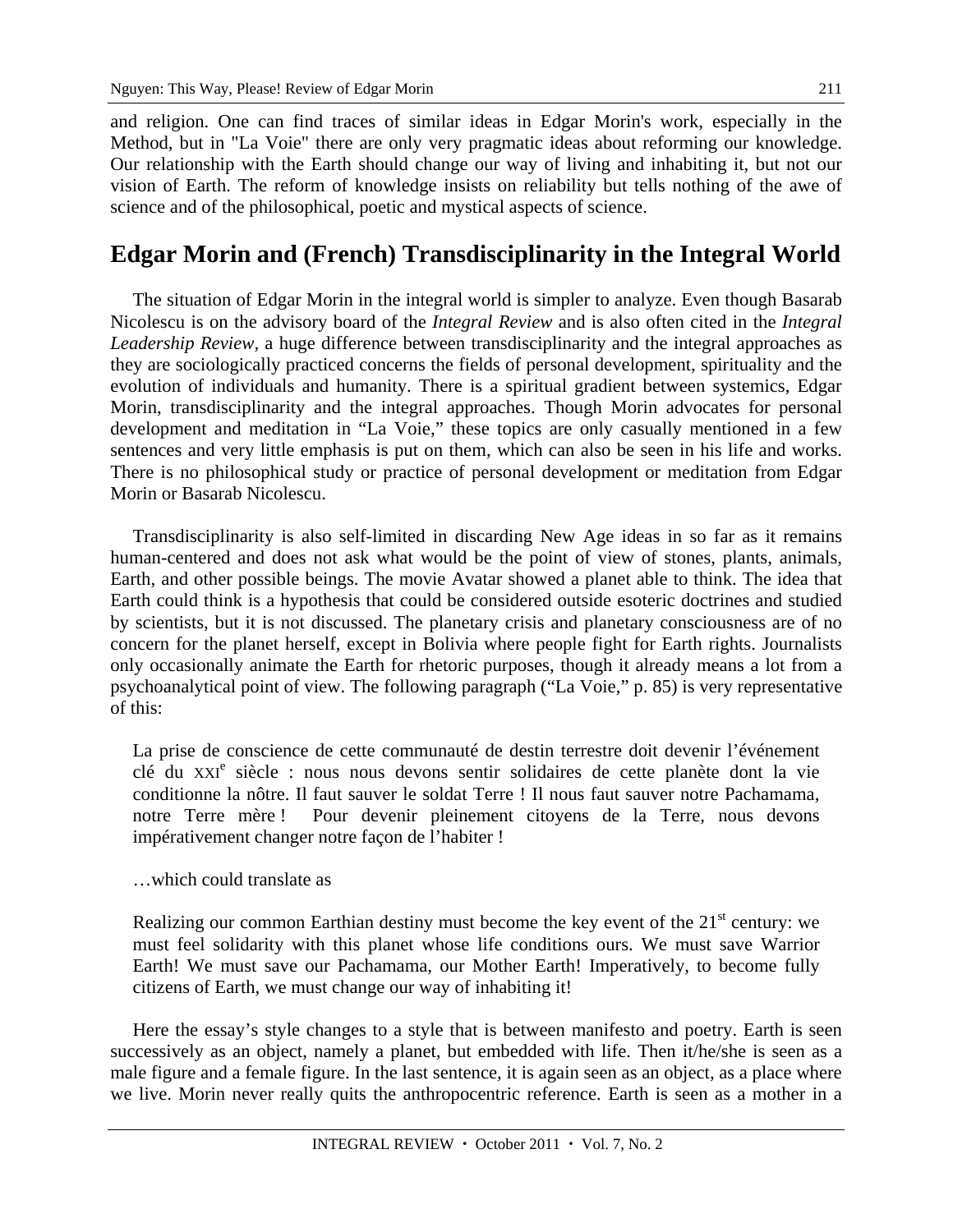$\overline{a}$ 

poetic or biologic way, in relation to us, but not possibly as a living being at the human level, even only as a hypothesis. Morin speaks for ecocentrism but as seen from an anthropocentric point of view, or put more simply, an anthropocentric ecocentrism. It can be seen as a limited and limiting philosophical and spiritual point of view, but it also is an example of how far one can go with an anthropocentric ethic, and a way to sociologically be successful and appeal to a larger public. This is not a conscious strategy from Edgar Morin so far as he defines himself as a neoatheist. Pachamama is the Bolivian word to say "Mother Earth," but there is no mention that Bolivians come so far as to elaborating a declaration of Earth rights.<sup>3</sup>

Another area generally left out by French transdisciplinarity is the idea of human evolution, apart from Teilhard de Chardin followers. The ideas of ethics, self-criticism developed by Edgar Morin, are displayed as general and universal. There is no idea of gradiations of ethics and of values or of differentiated readerships for his books. This explains the emphasis on politics. In the same vein, Basarab Nicolescu advocates for transdisciplinarity for everyone and Henri Laborit promotes creativity for everyone. Despite a call for diversity, almost each transdisciplinary thinker has an individual idea of what the meaning of life should be. It is less true for people in personal development who use different typologies of personalities, like the enneagram.

# **French Disciplinary and Transdisciplinary Work outside the Socalled Transdisciplinary Realm**

Even if the so-called transdisciplinary communities form a small world, there is a lot of important and good work done in disciplinary groups who do not market themselves as transdisciplinary, although they are very transdisciplinary in themselves. Many disciplines develop cutting edge concepts that may potentially not be less universal as the known transdisciplinary ones. Besides, innovation in action or in concepts does not always have to dwell on self-reflexive transdisciplinary meditations.

Transdisciplinary and integral actors speak a lot about quantum mechanics, but only see it from the outside. They are blinded by superstrings and nonduality—be it logical or spiritual—and do not look into the details of the different internal revolutions encountered by quantum mechanics since its inception.

Even the idea of reliability as developed by Edgar Morin that is at the core of transdisciplinary in many ways did not go as far as the ontology of relations developed by French philosopher Gilbert Simondon (1924-1989), who was Morin's contemporary. Simondon's philosophy gave birth to paradoxically more substantial concepts of identity and individuation, especially through a co-construction of individuals and their environments, rather than through mere dialogics between unity and diversity, interior and exterior. This Simondonian idea is present in Morin's

<sup>&</sup>lt;sup>3</sup> Many systemic thinkers in France are Christian and may have a strong spiritual orientation, but generally they do not practice meditation a lot and are not interested in nonduality as an embodiment of enlightenment. In principle, Lupasco's logic should allow him to make a bridge between science and spirituality, and a few confidential texts use it to study Buddhist concepts. But in practice it is difficult to judge how promising further development might be, all the more since Lupasco's books are out of print and Lupasco is virtually unknown, hard to read and scarcely translated.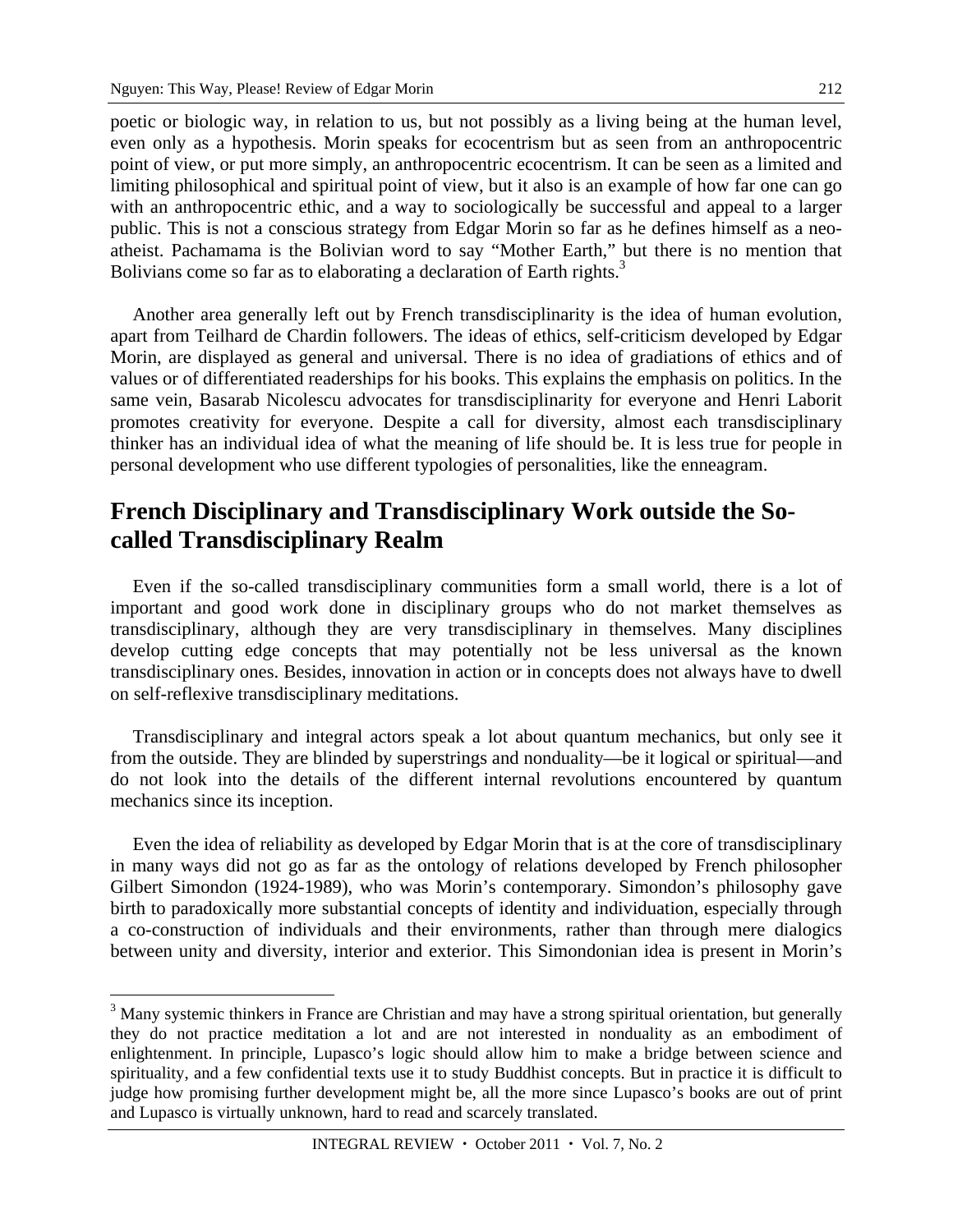trinitary concept of individual/society/species (individuals, society and species mutually define each other) but Morin did not systematically develop it in the technological or scientific realms such as physics, biology, art, and psychosociology.

Gilbert Simondon is cited by the philosopher Bernard Stiegler, the prospectivist Thierry Gaudin, and a couple of academic working groups in different areas of philosophy who are rediscovering him outside the sociological groups labelled as integral or transdisciplinary.

### **Edgar Morin and Death**

Death played an important part in Morin's life. His mother was in a very weak condition and tried to abort when she was pregnant, but Edgar seemingly resisted. Her hidden death when he was nine would traumatize him. No wonder he wrote a book about man and death ("L'homme et la mort", 1951) where he explored the theme of death in almost every culture and civilization. In this book, the atheist Edgar Morin writes that immortality is a regression of philosophy. This is a different view from many integral people and cultural creatives who believe in karma. The sixperiodic spiral dynamics asserts that it is possible to return to a holistic view of the world and a sense of belonging in the universe that is in fact different from the archaic magic tier. As far as Morin is concerned, the astral and causal bodies are only beliefs, part of the culture of a few civilizations. He does not seem to have a Newton's trunk. The evolution of Morin is evidently different from Ervin Laszlo, for example, who becomes more and more aggressively spiritual and tries to find scientific support for the existence of akashic fields. Echoing his first big essay, the last chapter before the conclusion of "La Voie" deals with death and is explicitly aimed at nonreligious people. Morin says that we will all die, our sun will die, our universe will die, but that death should have a more explicit part in our society.

Along similar non-religious lines, the French philosopher Patrick Viveret who co-wrote a book with Morin and who is often mentioned in "La Voie," argues against the notion of sustainability by citing the fact that we will all die. This shows that our main concern should not be a question of survival, but of having meaningful lives.

Edgar Morin appears to me to have a simple and linear view of life and death, which is fine, but it would have been very interesting for him to try to adopt the view of other people, even as an hypothesis, and use his concepts of recursive loop, hologrammatics, emergence, complexity, to rethink the concept of death beyond the different accounts he gave in 1951.

# **A Techno-Biased Postconclusion**

In the postconclusion of "La Voie," Morin gives glimpses of what the future of humanity has in store, in the areas of the nature of humanity itself, its relation to cosmos, the nature of knowledge. Although he acknowledges the possible existence of parallel dimensions, of extraterrestrials and of an increase of cognitive powers of the human, he does not make any link with human evolution toward more wisdom, more ethics. He only mentions colonization of planets, a merging of man and technology reminiscent of transhumanism and Kurzweil's singularity. Regarding the increase of knowledge, Morin focuses a lot on physical aspects like the nature of space and time, but not on the very nature of life and humanity. The author of an article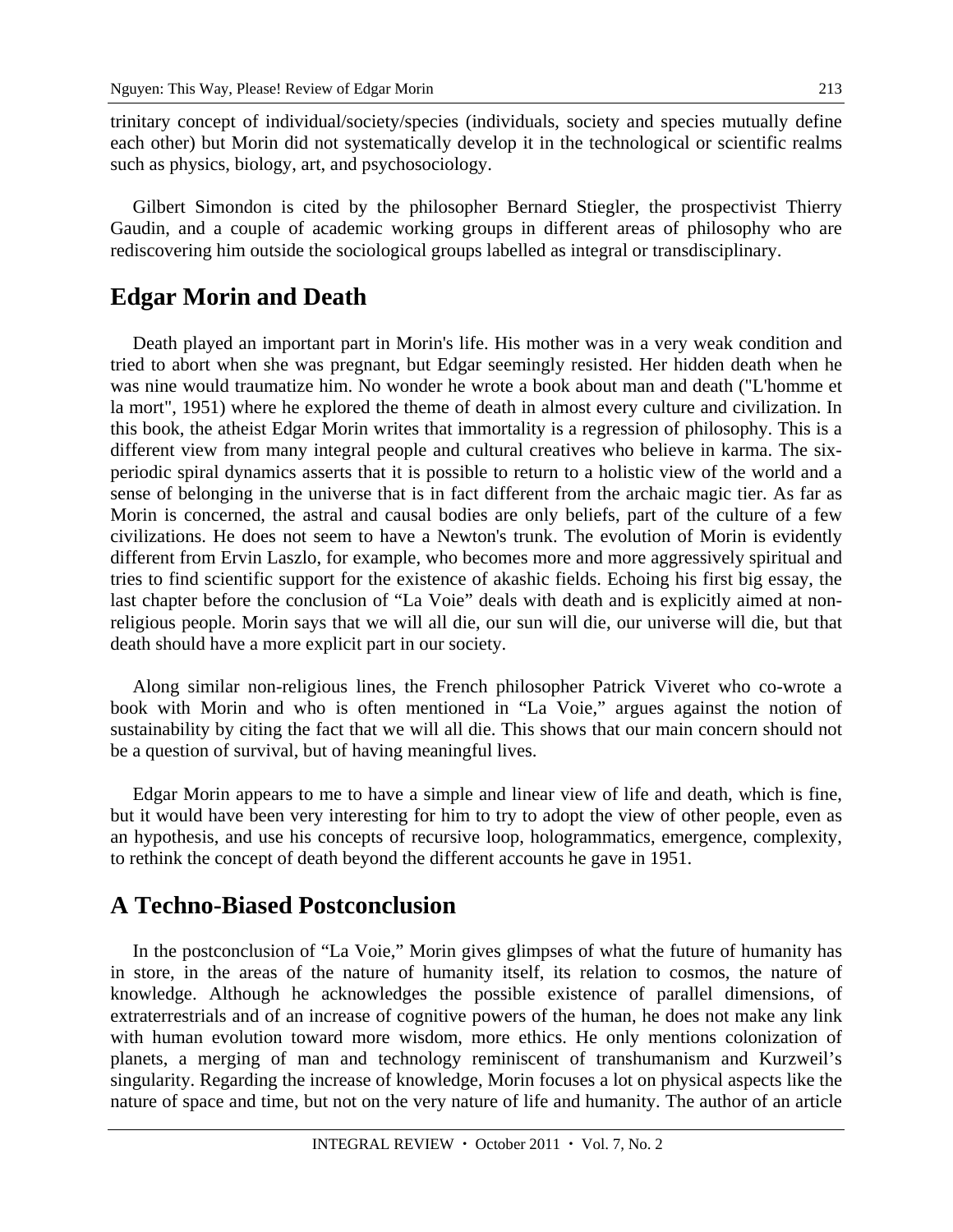in the French journal *Libération* is happy that Morin's book does not contain any New Age babbling, but even without spiritual beliefs it would have been possible to put forward that humanity is not only a child in the areas of technology and knowledge, but also in the areas of love, wisdom, morality. Morin wrote several books stating that we are only at the stone age of ecology but this is not quite put forward in the end of "La Voie."

#### **What to Put in a Volume 2**

A natural idea to pursue beyond Edgar Morin's work would be to create a benchmark of initiatives. The book "Des abeilles et des hommes" (*Bees and men,* 2010), from Thanh Nghiem, was written with this view in mind.

We should write "do's and don'ts." In *The Choice: Evolution or Extinction?* by Ervin Laszlo, there is a chapter entitled "A Short Catalogue of Obsolete Beliefs and Misguided Practices."

Beyond "do's and don'ts", one should put them in perspective. A "do" in one context might be a "don't" in another. As a specialist in permaculture would say, there are no bad lands, only bad farmers.

Even the very idea of creating a benchmark of "do's and don'ts" has its limits in so far as many important projects in their infancy are not supposed to be known by everyone. New ideas must be experimented with before being widespread. Ideas that may be commercially exploited must first seek a framework that protects them. A lot of underground work needs to be done at all scales, from crisis areas to the backstage of the highest levels of political decisions or of fundamental research.

#### **Should this Book be Used as a Blueprint?**

It is clear that Edgar Morin is representative of a few systemic and transdisciplinary circles in France and possibly abroad, and that these circles could use his work as a blueprint. On a general and practical basis, the book has obvious limitations in layout and contents. We have seen that the different parts of the book are quite unbalanced, and the previous articles also entitled "La Voie" may have more workable and straightforward layouts. As far as content is concerned, the book does not exhaust all the topics developed in Edgar Morin's work, it is not representative of all the integral developments in France or in the world. Besides, a basic model like Wilber's eight zone quadrants analysis shows that even if Edgar Morin's work spans the four quadrants, there is an emphasis on holons seen from the outside, so that despite Morin's notion of envelopment, the book would not fit people spiritually oriented.

Trying to take into account all the integral and transdisciplinary approaches as does Jennifer Gidley is a very important work, but such a synthesis should also exist in different variants according to people's personalities, contexts and goals. Stating conceptual and practical integral traps and impossibilities should also be important.